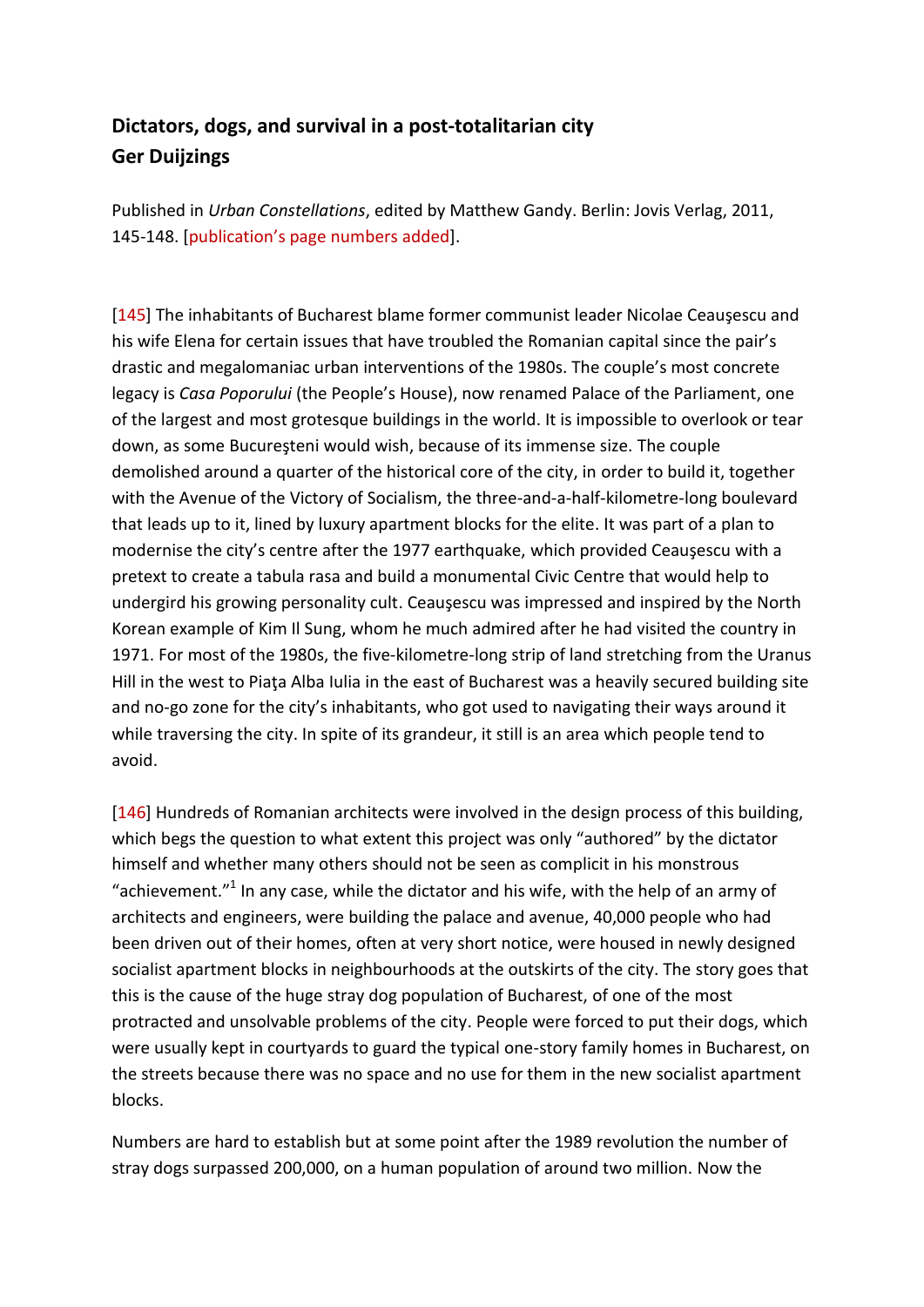number is down again, but sources suggest that it may still be around one hundred thousand, in spite of the campaigns of mass extermination at the beginning of the 2000s.<sup>2</sup> The stray dogs have become a standard feature in streets, parks, and public squares in the Romanian capital. They form part and parcel of the social fabric, since they are often taken care of by individuals in a neighbourhood. As they are territorially based and linked to a particular neighbourhood, they are also called *câini comunitari* or community dogs. One [147] gets to know them, and they get to know you, when living in a neighbourhood: humans and stray dogs share the same space and develop a relationship based on everyday proximity.

However, the canine co-inhabitants of the city can also become aggressive, crossing the boundary between community dog and predator. In January 2006, a Japanese businessman died after a dog attacked him close to Victoria square where the Romanian government headquarters is located, causing an outburst of moral panic in Romanian public opinion. Bicyclists know too that dogs can become dodgy. The peril for bicyclists is not necessarily other road users as one may expect in the unruly traffic of Bucharest but stray dogs. They bark and run after passing bicyclists. They attack much more ferociously when it gets dark, one of the most fascinating aspects of the urban night in Bucharest and an interesting inversion of the usual (daytime) patterns. Although dogs are normally diurnal animals, stray dogs come alive especially during the evening and the night. Whereas during the day they are often cautious about people and other dogs, taking a nap in a park or street gutter, when it gets dark they bark and start fights with other dogs, while looking for food in packs of half of dozen or so. [148] It is then that they feel unhindered and unthreatened by people. The night is when the day turns black and this is the moment they feel they can strike back.

In *The ecology of stray dogs: A study of free-ranging urban animals* (1973), the ethologist Alan Beck suggests that stray dogs "provide insight into the effects of urbanization on man. Once their ecology is understood, urban dogs may serve as indicators of stress, pollution, and environmental deterioration, and as models for behavioral adaptations to urban life."<sup>3</sup> There are indeed apparent parallels between the human and canine inhabitants of Bucharest, as has been explored in the work of documentary filmmaker Alexandru Solomon. Referring to the situation in Bucharest at the end of the 1990s, Solomon's film *A dog's life* (1998) tells how "man and dog are two species intimately mingled into one another like the damned souls of Dante's inferno. Here, the human-eyed dog daily confronts the dog-eyed human. Our city has a population of over 200,000 dogs. There are rich and poor dogs, dogs of the street and dogs that go to the hairdresser. This film documents the life of this parallel society, which is a mirror of the human society in Bucharest."<sup>4</sup> Recently, artist Călin Dan explored the parallel and similar destinies of humans and dogs in the Romanian context in his play *Ca(r)ne: This is our city* (2007) and film *Wings for Dogs* (2009), where he exposes in a potent manner the legacies of Ceauşescu's palace, the waste of ordinary lives, and injustices it has produced and still engenders.<sup>5</sup>